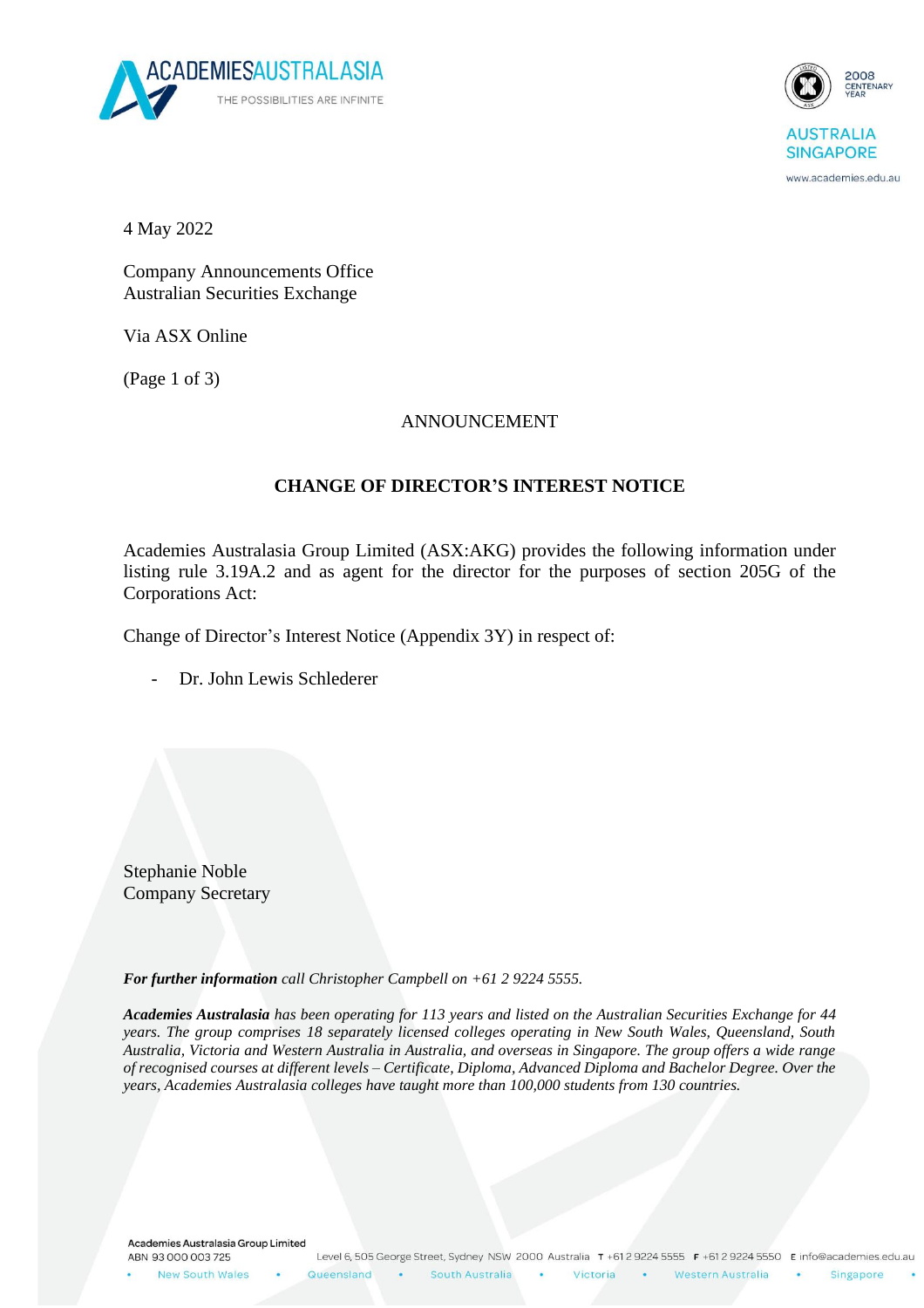*Rule 3.19A.2*

# **Appendix 3Y**

# **Change of Director's Interest Notice**

*Information or documents not available now must be given to ASX as soon as available. Information and documents given to ASX become ASX's property and may be made public.*

Introduced 30/09/01 Amended 01/01/11

|                    | Name of entity ACADEMIES AUSTRALASIA GROUP LIMITED |
|--------------------|----------------------------------------------------|
| ABN 93 000 003 725 |                                                    |

We (the entity) give ASX the following information under listing rule 3.19A.2 and as agent for the director for the purposes of section 205G of the Corporations Act.

| Name of Director    | <b>JOHN LEWIS SCHLEDERER</b> |
|---------------------|------------------------------|
| Date of last notice | 14/04/2022                   |

#### **Part 1 - Change of director's relevant interests in securities**

*In the case of a trust, this includes interests in the trust made available by the responsible entity of the trust*

Note: In the case of a company, interests which come within paragraph (i) of the definition of "notifiable interest of a director" should be disclosed in this part.

| Direct or indirect interest                                                                                                                         |                                                                                                                                                             |            |
|-----------------------------------------------------------------------------------------------------------------------------------------------------|-------------------------------------------------------------------------------------------------------------------------------------------------------------|------------|
|                                                                                                                                                     | <b>INDIRECT</b>                                                                                                                                             |            |
| Nature of indirect interest<br>(including registered holder)<br>Note: Provide details of the circumstances giving rise to the relevant<br>interest. | <b>DIRECTOR</b><br>J&B SCHLEDERER PTY LTD <j&b<br><b>SCHLEDERER SUPER A/C&gt;</b><br/>SCHLEDERER NOMINEES PTY LTD <jls<br>FAMILY ACCOUNT)</jls<br></j&b<br> |            |
| Date of change                                                                                                                                      | 29/04/2022                                                                                                                                                  |            |
| No. of securities held prior to change                                                                                                              | <b>INDIRECT</b>                                                                                                                                             | 13,351,912 |
| <b>Class</b>                                                                                                                                        | <b>ORDINARY SHARES</b>                                                                                                                                      |            |
| Number acquired                                                                                                                                     | 621,044                                                                                                                                                     |            |
| <b>Number disposed</b>                                                                                                                              | <b>NIL</b>                                                                                                                                                  |            |
| <b>Value/Consideration</b><br>Note: If consideration is non-cash, provide details and estimated<br>valuation                                        | \$164,576.66                                                                                                                                                |            |

<sup>+</sup> See chapter 19 for defined terms.